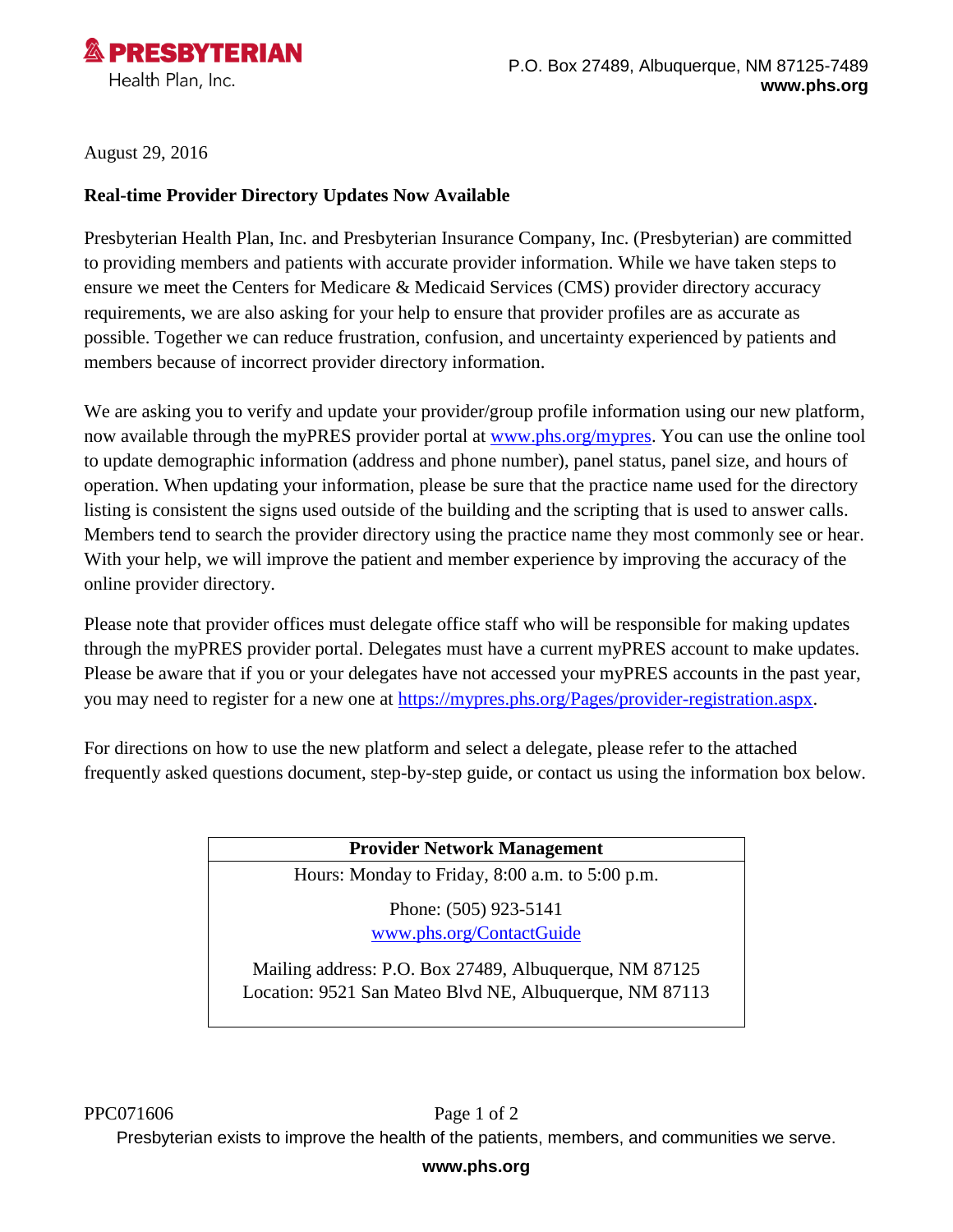

#### **Real-time Provider Directory Updates – Frequently Asked Questions**

Please use this guide to help you get started making updates to your online provider directory profile. If you need assistance, please contact your Provider Network Management relationship executive at [http://www.phs.org/ContactGuide.](http://www.phs.org/ContactGuide)

#### **Why is Presbyterian requiring this?**

While we have taken steps to ensure we meet provider data accuracy requirements from CMS, we are also asking for your help in keeping your data up to date. It can be frustrating for a patient or member if they receive incorrect information when searching for a provider. The new process will make it easier for you to help us ensure that your records are accurate. With your help, we can reduce frustration, confusion, and uncertainty experienced by patients because of incorrect information.

#### **Who in my office can make updates?**

Provider offices will need to identify staff members as authorized delegates to make changes on behalf of the office through the portal.

#### **How do I choose a delegate to make updates?**

Offices must submit a request for delegate access. Please send an email to [providerdemo@phs.org](mailto:providerdemo@phs.org) that includes the delegate's name, myPRES ID, email address, phone number, and National Provider Identifier (NPI). Providers may also request access at [www.phs.org/DirectoryUpdate.](http://www.phs.org/DirectoryUpdate)

#### **What if I do not have a myPRES ID or account?**

If you do not have a myPRES account, or if you have not accessed your myPRES account in the past year, you will need to register for one at [https://mypres.phs.org/Pages/provider](https://mypres.phs.org/Pages/provider-registration.aspx)[registration.aspx.](https://mypres.phs.org/Pages/provider-registration.aspx)

#### **Once I have access, how do I make updates?**

Providers will make all updates and changes through the myPRES provider portal at [www.phs.org/mypres.](http://www.phs.org/mypres)

When you log in to the portal, you will select "Update Provider Directory" from the Menu of Service. You will then click on the section you would like to update.